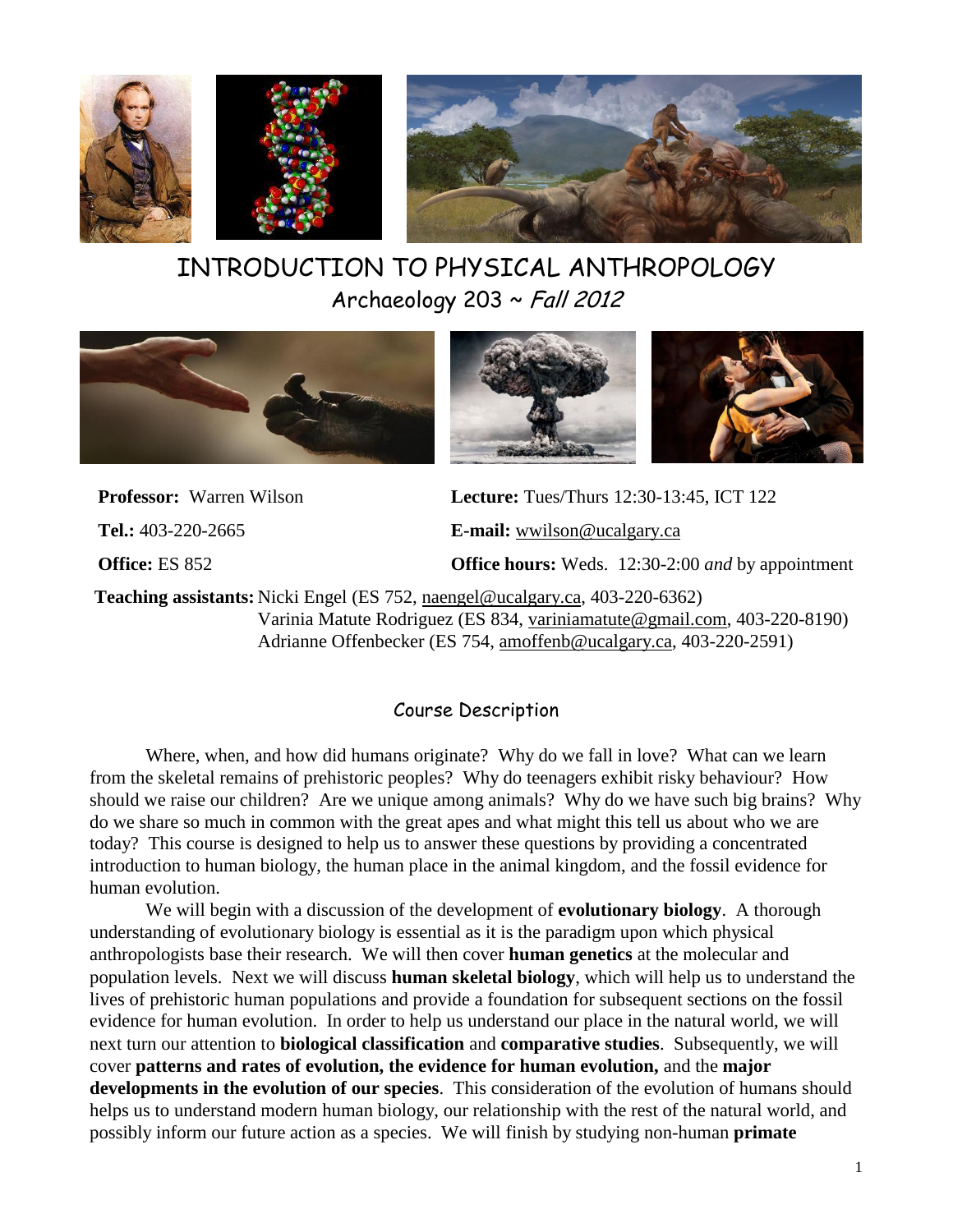**ecology**. Primate ecology can help us to determine whether aspects of our behaviors and mental capacities reflect ancestral evolutionary heritage or are new features evolved or socially acquired by our lineage. The topics addressed in this course should enhance your understanding of the nature of humankind.

### Course Conventions

**1. Lecture:**In order to meet the goals of the course you have to come regularly and ON TIME to class and your lab. Be prepared by reading what is assigned for the day. You are responsible for lecture material and any announcements concerning changes in schedule, etc. In this classroom, you are not allowed to use any personal electronic devices such as computers or cell phones. Please note that lectures are *not* a summary of the material presented in the text and that, on the balance, exam questions will be drawn from material emphasized in lecture.

**2. Lab:** The lab portion of this class is designed to give you hands-on experience with subjects covered in lecture. Your labs begin in the second week of classes. Participation in the labs is required. While we make every effort to ensure that the lab and lecture material overlap, in some cases the lecture material will precede the lab covering that subject by a week or so and in some cases the lab will cover material not yet covered in the lecture.

**3. Reading:** You are not required to read a great deal in this class. However, keep in mind that *you are not finished with the reading assignment until you thoroughly understand it*. This will sometimes require you to read an assignment more than once. An effective way of ensuring comprehension is to read the assignment then go back through it and summarize its main points in your notebook. The coloring book exercises provide a complimentary pathway to learn the material.

#### Required Texts

Keenleyside and Lazenby. 2011. *A Human Voyage: Exploring Biological Anthropology*. Nelson Education. USA.

Wilson, Covert, and Dufour. 2012. *Lab Manual for Physical Anthropology*. (Available on the blackboard site for the class.)

Zihlman. 2000. *The Human Evolution Coloring Book*. Harper Perennial, Oakville, CA.

**4. Evaluation:** You will be evaluated based on your performance on **three mid-term exams** drawn from the lecture (multiple choice and short answer) and your **work in the lab**. Mid-term exam #3 is cumulative. Prior to each exam, I will hand out a list of key terms which have been covered in the lectures, reading assignments, and films and will be found on the exam. Do not define these key terms in isolation; rather, define and understand them in relation to the other key terms within the context of the course.

You must provide advance notice to the instructor if you are unable to take an exam. All requests for deferral of an examination due to/for health reasons must be accompanied by written documentation as outlined in the University Calendar and should be obtained while the student has the physical or emotional problem rather than after recovery. Deferred exams may be allowed in the following circumstances: illness, domestic affliction, or religious conviction. If you have missed an exam for a legitimate reason, you will be able to write a "make up" exam as close to the original exam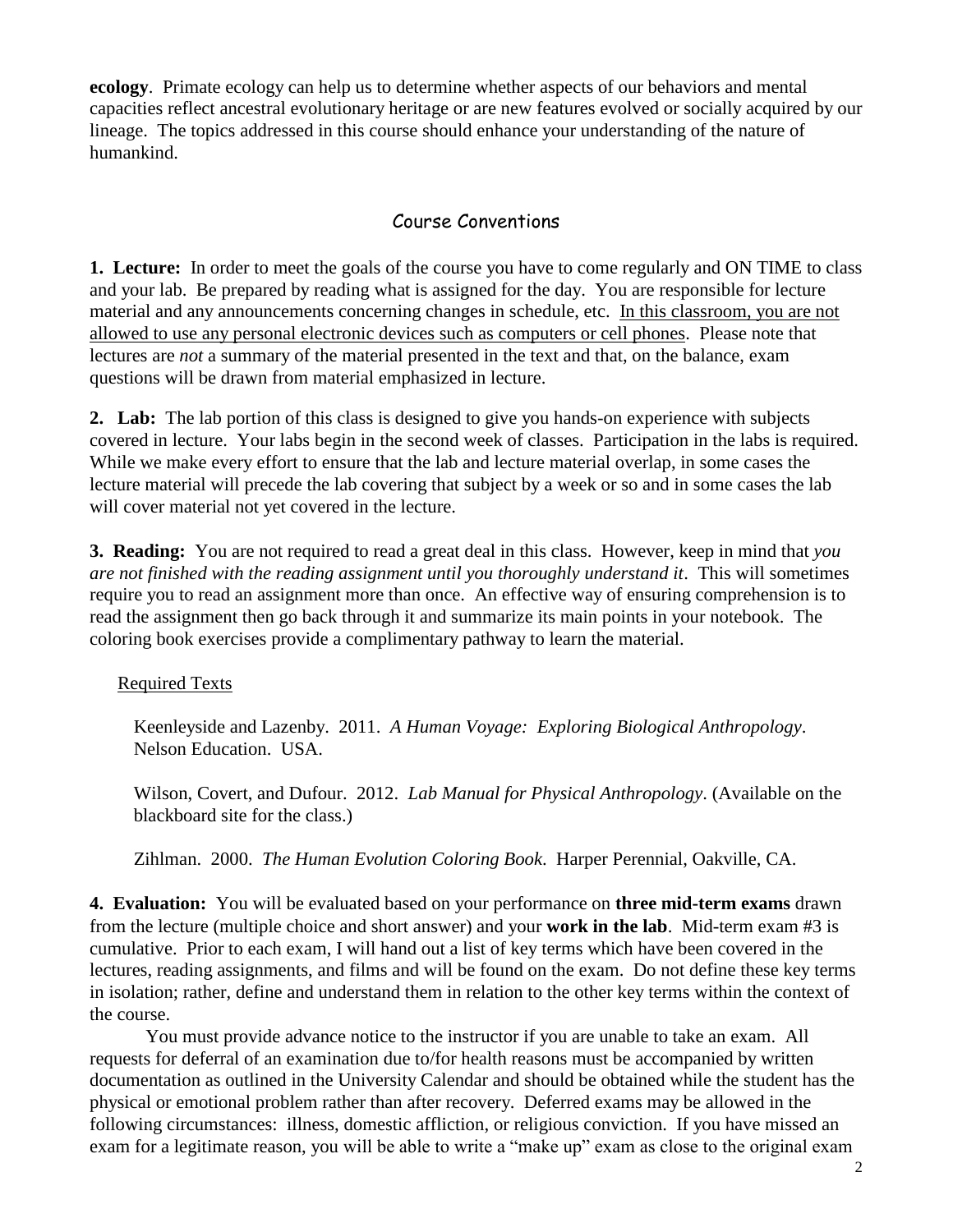as possible. The date and location will be at the convenience of the Archaeology Department. Travel arrangements and misreading of the syllabus are **not** valid reasons for requesting a deferred exam. Deferred exams will not be granted if it is determined that just cause is not shown by the student. This policy also applies to laboratory assignments.

Please note that requests to defer term work past the end of a term go through the Undergraduate Programs Office (UPO) and must be processed by the deadlines that are established in the U. of C. Calendar. You can find the forms you need at: Deferred Term Work Form: http://www.ucalgary.ca/registrar/files/registrar/defTW.pdf . You must submit these deferral forms to the Faculty of Arts Associate Dean (Students) through the UPO office: Undergraduate Programs Office, 4th Floor, MacEwan Student Centre. To make an appointment with the Associate Dean, phone (403) 220-8155. Only the Associate Dean approves requests for deferrals which extend beyond the end of a term. Instructors are not involved in such decisions.

Your final grade will be calculated as follows:

| Mid-Term Exam #1:                            | 26% |
|----------------------------------------------|-----|
| Mid-Term Exam $#2$ :                         | 29% |
| Mid-Term Exam #3:                            | 10% |
| Lab Mark (determined by your lab instructor) | 35% |

A passing grade is not required on any particular component for the student to pass the course as a whole; that is, a student may fail, for example, Mid-Term Exam #2 or any other component and, assuming their overall average percentage earned for the course is above 49, they will pass the course.

Letter grade assignment: At the end of the course, the numerical marks will be summed and a final letter grade will be assigned based on the following basis:

| Percentage range | Letter grade | Percentage range | Letter grade |
|------------------|--------------|------------------|--------------|
| 95 or higher     | A+           | 68-72            |              |
| 90-94            |              | 64-67            |              |
| 85-89            | A-           | 59-63            | C-           |
| 81-84            | $B+$         | 54-58            | ו 1 ב        |
| 77-80            |              | $50 - 53$        |              |
| $73 - 76$        | В-           | 49 or lower      |              |

**5. Academic Misconduct**: cheating is regarded as a serious academic offense. Students are advised to consult the University Calendar, which presents a Statement of Intellectual Honesty and definitions and penalties associated with cheating, plagiarism, and other academic misconduct.

**6. Retrieving Assignments:** The Freedom of Information and Protection of Privacy (FOIP) legislation disallows the practice of having students retrieve assignments from a public place, e.g., outside an instructor's office or the Department main office. Term assignments must be returned to students individually, during class, or during the instructor's office hours; if a student is unable to pick up her/his assignment s/he may provide the instructor with a stamped, self-addressed envelope to be used for the return of the assignment.

**7. Academic Accommodation**: Students with a disability, who require academic accommodation, need to register with the Disability Resource Centre (MC 293, telephone 220-8237). Academic accommodation letters need to be provided to course instructors no later than fourteen (14) days after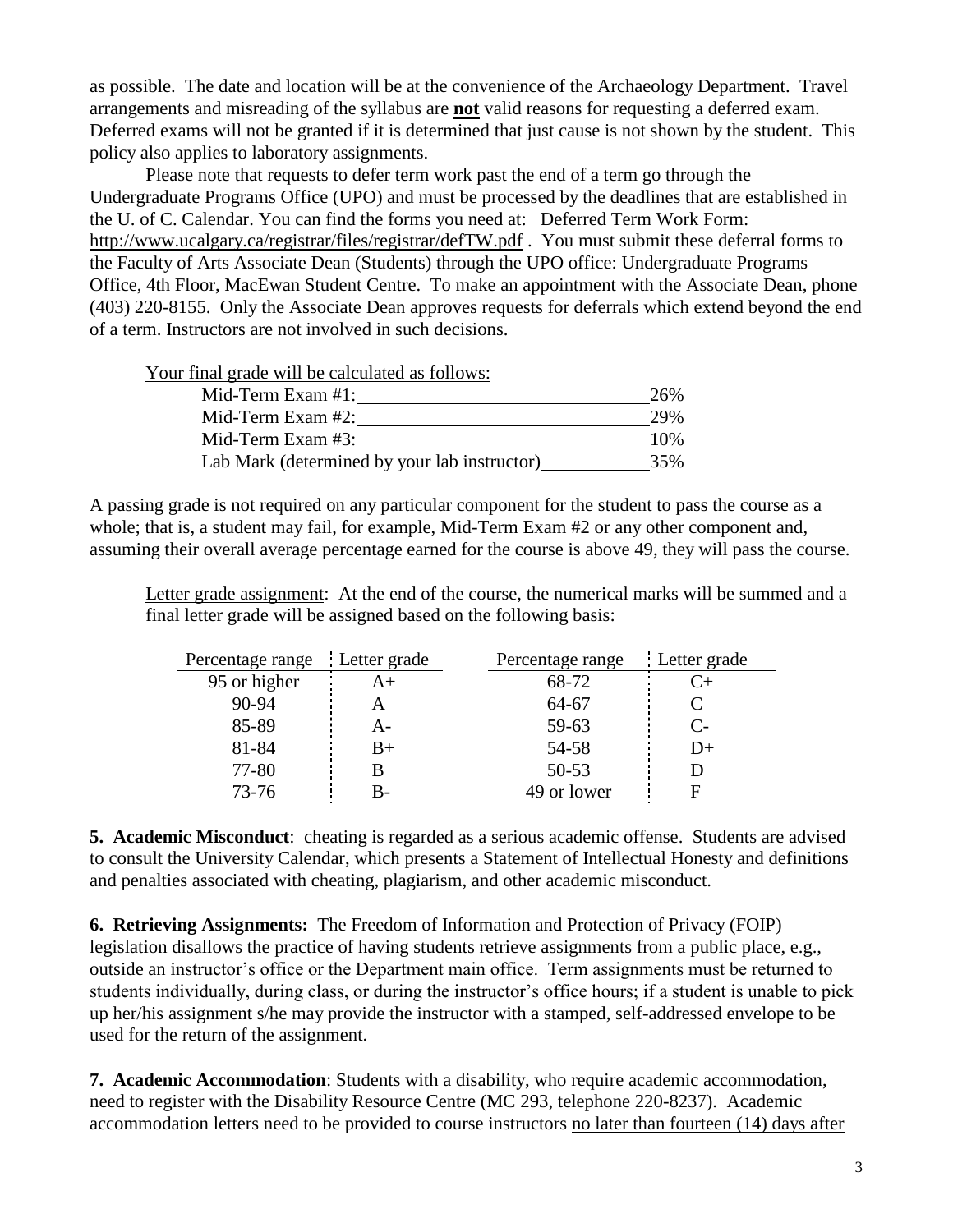the first day of class. It is a student's responsibility to register with the Disability Resource Centre and to request academic accommodation, if required.

**8. Office Hours:**I enjoy having visitors during my office hours and am happy to schedule additional times as necessary. These hours are yours and I encourage you to take advantage of them, whether you are having difficulty with some aspect of the course, or if you would like to discuss in greater detail something that was touched on in class.

**9. E-mail:** Students are encouraged to use the lectures, lab periods, and office hours to ask questions. For after-hours questions, the use of email is acceptable. Please write 'ARKY 203' in the 'Subject' portion of the email. The TAs and I receive numerous e-mails everyday. By clearly identifying the subject of your email, you will help us reply more efficiently to your emails. Note that if the TAs or I think that your question and related answer is of general interest, we may decide to post them on the course Blackboard space (your name will not appear).

**Safewalk (**[http://www.ucalgary.ca/security/safewalk/\)](http://www.ucalgary.ca/security/safewalk/): The University of Calgary provides a "safe walk" service to any location on Campus, including the LRT, parking lots, bus zones, and campus housing. For Campus Security/Safewalk call 220-5333. Campus Security can also be contacted from any of the "Help" phones located around Campus.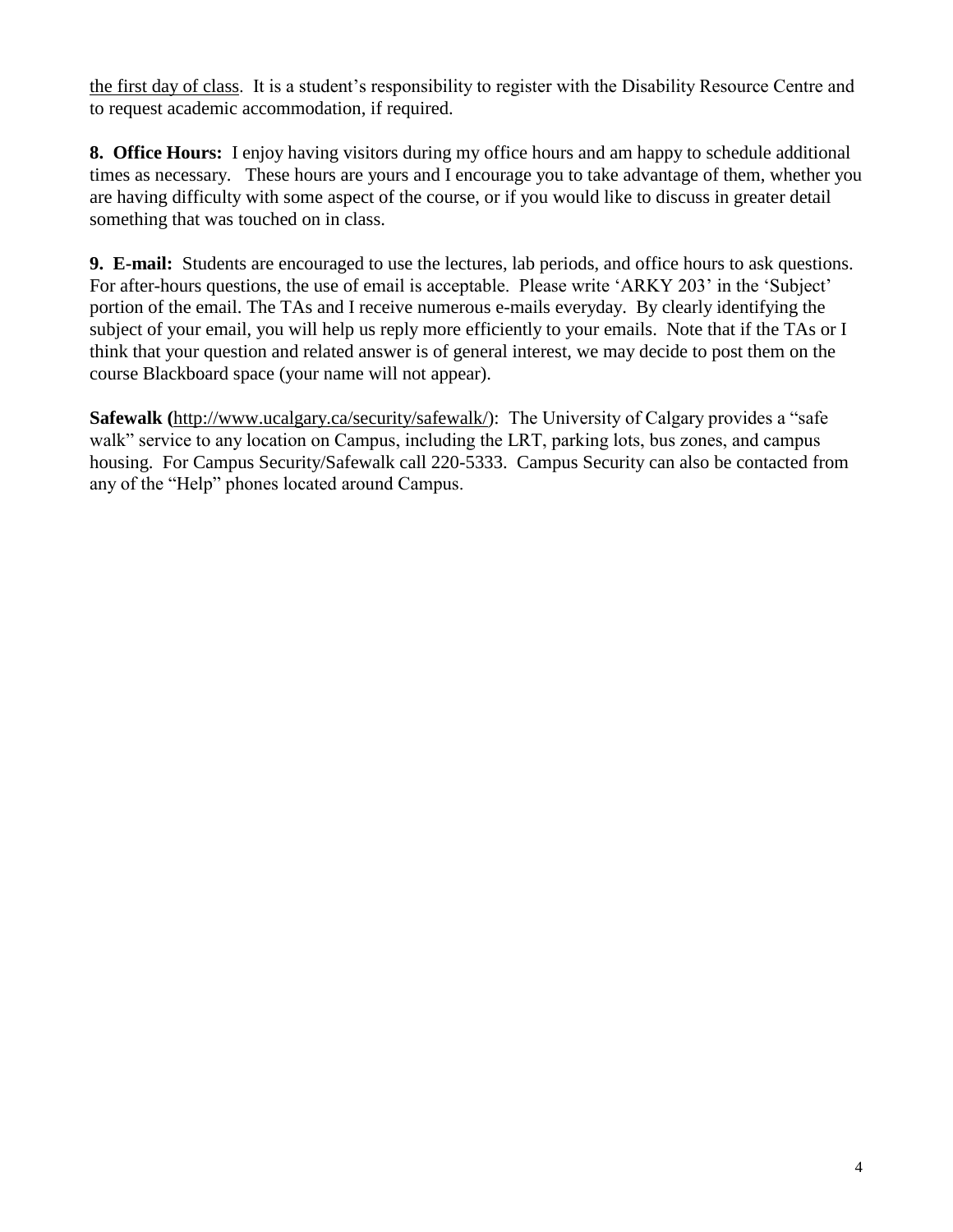| Date  |                        | <b>Topic</b>                                                                                        | $\bf Reading^2$                                                                                 | <b>Reading/Drawing in</b><br>Coloring Book <sup>3</sup> |  |  |
|-------|------------------------|-----------------------------------------------------------------------------------------------------|-------------------------------------------------------------------------------------------------|---------------------------------------------------------|--|--|
| Sept. | 11                     | Introduction: physical anthropology, scientific method                                              | "Scientists' Tools" <sup>4</sup>                                                                | $1-1, 1-2$                                              |  |  |
| Sept. | 13                     | Evolution: history of evolutionary thought                                                          | 2-22, "Why we are,<br>as we are" <sup>4</sup>                                                   | $1-3, 1-4$                                              |  |  |
| Sept. | 18                     | Evolution: history of evolutionary thought                                                          | 24-48                                                                                           | $1-5, 1-6, 1-7$                                         |  |  |
| Sept. | 20                     | Evolution: natural selection- Gould video                                                           | Darwin-Wallace<br>paper (1858) <sup>4</sup> &<br>web video clip <sup>5</sup>                    | $1-8, 1-9$                                              |  |  |
| Sept. | 25                     | Genetics & inheritance: early ideas, peas & people                                                  | 51-70                                                                                           | $1-10, 1-11, 1-12$                                      |  |  |
| Sept. | 27                     | Genetics & inheritance: molecular genetics                                                          | 72-93                                                                                           | 2-1 through 2-6, 6-1, 6-7                               |  |  |
| Oct.  | 2                      | Evolution & genetics: modern synthesis & evo devo                                                   | evo-devo <sup>6</sup>                                                                           | $1-16, 1-17$                                            |  |  |
| Oct.  | 4                      | Evolution & genetics: population genetics                                                           | 436-446 & web<br>video clip <sup>7</sup>                                                        |                                                         |  |  |
| Oct.  | 9                      | Human skeletal biology                                                                              | 321-328, 342-349<br>& Take 2 beers and<br>call me in 1600 yrs <sup>4</sup>                      | $6-4, 6-5, 6-6$                                         |  |  |
| Oct.  | 11<br>Mid-Term Exam #1 |                                                                                                     |                                                                                                 |                                                         |  |  |
| Oct.  | 16                     | Paleoanthropology: macroevolution & extinction                                                      | 131-138                                                                                         | $2 - 15$                                                |  |  |
| Oct.  | 18                     | Paleoanthropology: guiding principles                                                               | 134-144 & Foote &<br>Millar - Principles of<br>Paleontology <sup>4</sup>                        | $2 - 15$                                                |  |  |
| Oct.  | 23                     | Paleoanthropology: how do we know what we know?, primate<br>origins (Eocene) Primate Classification | 144-156                                                                                         | 2-7 through 2-11, 5-2, 5-3                              |  |  |
| Oct.  | 25                     | Paleoanthropology: anthropoids, hominoid, and homind origins<br>(Oligocene through Pliocene)        | 158-183                                                                                         | 1-22, 5-4 through 5-12                                  |  |  |
| Oct.  | 30                     | Paleoanthropology: Pliocene hominins and the origin of the<br>genus Homo                            | 184-215                                                                                         | 5-14 through 5-20                                       |  |  |
| Nov.  | $\mathbf{1}$           | Paleoanthropology: Pliocene hominin wrap-up & H. erectus                                            | 216-237                                                                                         | 5-20 through 5-24                                       |  |  |
| Nov.  | 6                      | Paleoanthropology: VIDEO "Alien from Earth"                                                         | 238-258                                                                                         | 5-25 through 5-28                                       |  |  |
| Nov.  | 8                      | Paleoanthropology: Archaic Homo sapiesearly to late                                                 | 260-279                                                                                         | $5 - 13$                                                |  |  |
| Nov.  | 13                     | Reading Day~No Class                                                                                |                                                                                                 |                                                         |  |  |
| Nov.  | 15                     | Paleoanthropology: past & present behavior                                                          | A new view of the<br>birth of Homo<br>sapiens <sup>4</sup>                                      | 5-29 through 5-30                                       |  |  |
| Nov.  | 20                     | Mid-Term Exam #2                                                                                    |                                                                                                 |                                                         |  |  |
| Nov.  | 22                     | Primatology: & VIDEO: Prime Time Primates                                                           | 94-113                                                                                          | 3-1 through 3-5                                         |  |  |
| Nov.  | 27                     | Primatology: behavior & communication                                                               | 114-122                                                                                         | 3-6, 3-18 through 3-22                                  |  |  |
| Nov.  | 29                     | Primatology: field primatology                                                                      | 122-133                                                                                         | 3-23 through 3-26                                       |  |  |
| Dec.  | $\overline{4}$         | Primatology: wrap up, 10 enduring questions, demonic males?                                         | A Quest to Save the<br>Orangutan $4$ ,<br>Sapolsky: The<br>Uniqueness of<br>Humans <sup>8</sup> | 3-27 through 3-30, 3-32<br>through 3-34, 4-35           |  |  |
| Dec.  | $\boldsymbol{6}$       | Mid-Term Exam #3                                                                                    |                                                                                                 |                                                         |  |  |

### Archaeology 203- Fall 2012: Schedule<sup>1</sup>

<sup>1</sup> Note, the schedule of topics may change, but the exam dates will not change.

<sup>2</sup> Page numbers are from the  $\underline{A}$  Human Voyage (Keenleyside & Lazenby) textbook.

<sup>3</sup> This book will enhance your understanding of the topics addressed both in the lecture and lab sections of this course. You may wish to read/color several sections *in addition to* those listed here.

<sup>4</sup> On the Arky 203 Blackboard site.

<sup>5</sup><http://www.pbs.org/wgbh/evolution/educators/teachstuds/svideos.html>Select Video **1: Isn't Evolution Just a Theory?**

 $6 \frac{\text{http://evolution.berkeley.edu/evolibrary/article/evodevo01}}{\text{tree}}$  (read slides 1-5, the 5<sup>th</sup> slide is titled "Understanding Complexity". When you finish you should be able to answer the five questions shown on the first slide.)

<sup>7</sup> http://www.pbs.org/wgbh/evolution/educators/teachstuds/svideos.html Select Video **6: Why Does Evolution Matter Now?**

8 [http://www.ted.com/talks/lang/eng/robert\\_sapolsky\\_the\\_uniqueness\\_of\\_humans.html](http://www.ted.com/talks/lang/eng/robert_sapolsky_the_uniqueness_of_humans.html)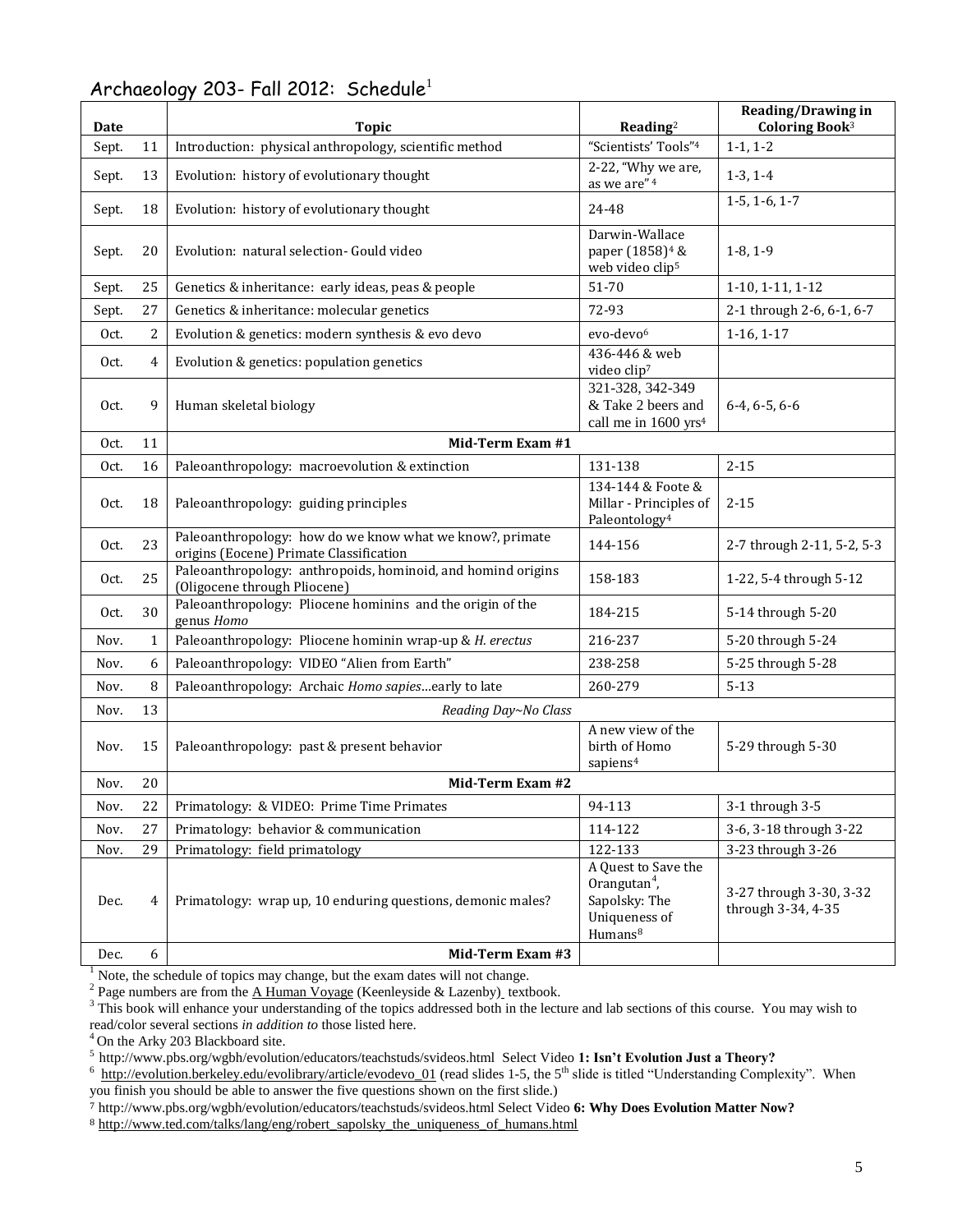## **DEPARTMENT OF ARCHAEOLOGY STATEMENT OF INTELLECTUAL HONESTY**

(With thanks to the Department of Anthropology for use of their Statement of Intellectual Honesty as our guide.)

Intellectual honesty is the cornerstone of the development and acquisition of knowledge. Knowledge is cumulative and further advances are predicated on the contributions of others. In the normal course of scholarship, these contributions are apprehended, critically evaluated and utilized as a foundation for further inquiry. Intellectual honesty demands that the contribution of others be acknowledged.

Essentially, plagiarism is a form of cheating that involves submitting or presenting work in a course as if it were the student's own done expressly for that particular course when, in fact, it is not. Most commonly plagiarism exists when:

- a) the work submitted or presented was done, in whole or in part, by an individual other than the one submitting or presenting the work (this includes having another person impersonate the student or otherwise substituting the work of another for one's own in an examination or test).
- b) parts of the work are taken from another source without references to the original author.
- c) the whole work is copied from another source and/or
- d) a student submits or presents work in one course which has also been submitted in another course (even though it may be entirely the work of that student) without the express consent of the instructors of the courses concerned.

While it is recognized that scholarly work often involves reference to the ideas, data and conclusions of other scholars, intellectual honesty requires that such references be explicitly and clearly noted. Plagiarism is an extremely serious academic offense.

The elementary rules of quotation and paraphrase are given below. There are further details and conventions of punctuation that you will need to look up in a manual of style, but observance of these rules should assure compliance with contemporary standards of intellectual honesty.

1. If you use more than four words from any source, put them in quotation marks and identify the source with a reference.

#### EXAMPLE:

It has been observed that "many tribes are, in a sense, ethnographic fictions" (Leach 1954: 291).

2. If your direct quotation is more than three lines long, put it in block form, that is, left and right indented and singlespaced, without quotation marks and with a reference.

#### EXAMPLE:

Malinowski thought of tribes as social systems with well defined boundaries. This conception of tribe was later to be challenged by one of his students, who observed that:

The ethnographer has often only managed to discern that existence of 'a tribe' because he took it as axiomatic that this kind of cultural entity must exist (Leach 1954: 291).

3. To paraphrase the work of another means to present the same train of thought and evidence, but rephrased into your own words. Whenever you do this, you must include a note or reference to the source. A common mistake is to break up an author's words, and rearrange them slightly, passing them off as your own. This is wrong, even if you include a note or reference to the source. To do this for more than a few words is to commit plagiarism.

Below are three passages. The first is an excerpt from E.A. Leach, *Political Systems of Highland Burma*. The second is an improper paraphrase of the passage that would be considered plagiarism. The third is a proper paraphrase.